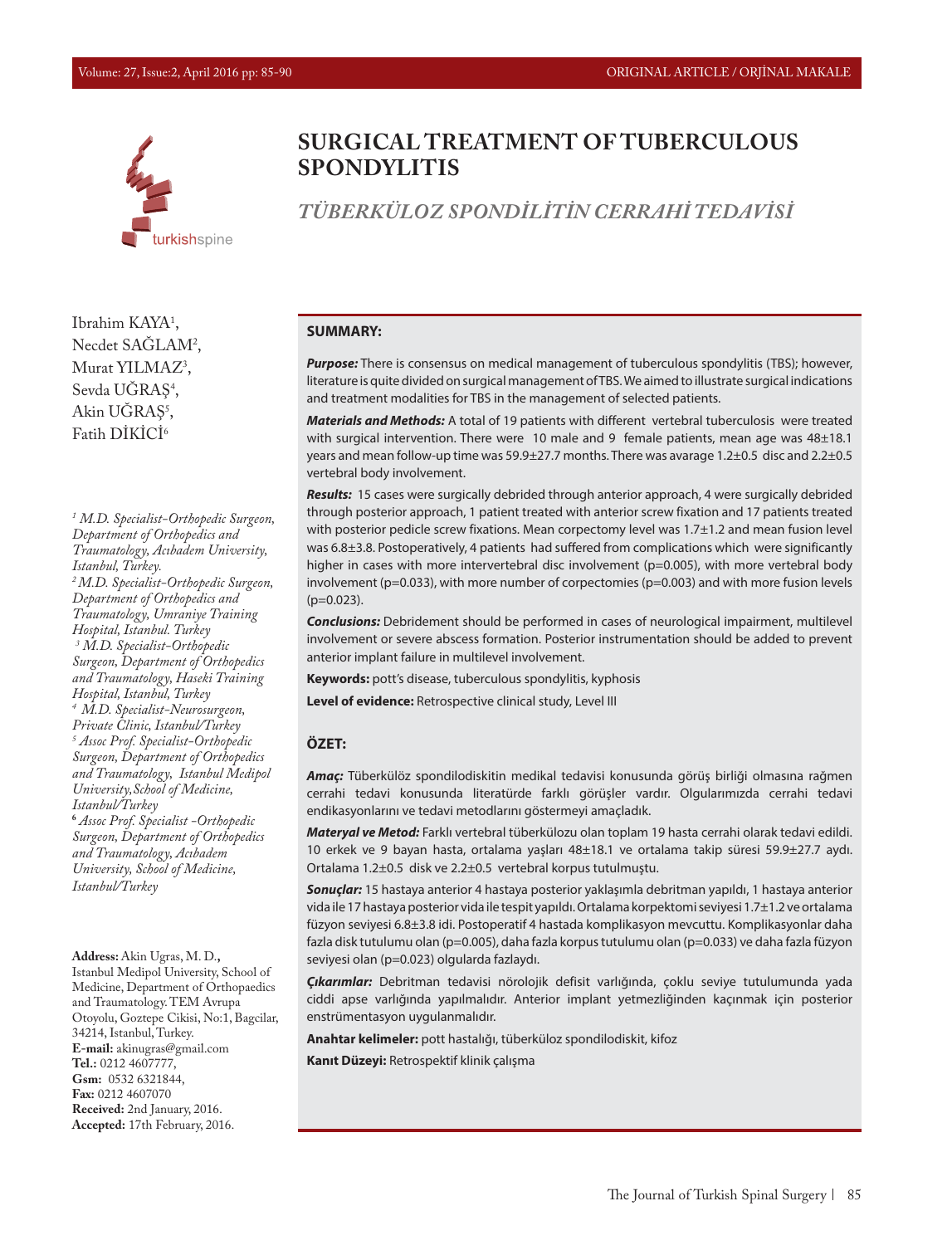### **INTRODUCTION:**

Tuberculosis is still a common infectious disease in the world. Every year, 10 million people are newly infected, with about 95 % of cases being in developing countries. The incidence of the disease would rise from 143 to 173 per 100,000 and deaths due to tuberculosis would climb from 2.5 to 3.5 million or more per year3,11,14. The spine is the most common site for osseous involvement of tuberculosis. Tuberculous spondylodiscitis (TBS), known also as Pott's disease, was first described in 1779 by Percival Pott<sup>3</sup>. There are many morphological forms of TBS. In its most common form TBS involves the anterior column of a single motion segment6 . Sometimes TBS involves more than single motion segment and this form is called multilevel (three or more vertebrae)<sup>9</sup>.

There is consensus on medical management of TBS; however, literature is quite divided on surgical management of TBS. Some people recommend conservative treatment others focus on anterior, posterior or combined surgeries $9,11,14$ . Goals of surgical management include radical debridement, decompression of spinal cord or cauda equina, prevention or correction of deformity, bone grafting to achieve solid fusion, stable internal fixation to allow early ambulation and return of patient back to society and occupation as soon as possible $9,14$ . Purpose of this study is to evaluate the indications and treatment of surgically treated TBS.

### **MATERIALS AND METHODS:**

19 patients who were diagnosed with tuberculous spondylodiskits and treated surgically in 3 different training hospitals were examined retrospectively. 10 patients were male (%53.6) and 9 (%46.4) were female. Average age was 48±18.1 years (range 23-75).

Neurological examination was carried out according to Frankel classification. All patients went through rutine blood tests, X rays, CT and MRI. Radiological findings were classified acording to Saggital index and extent of initial vertebral loss.

Depending on the extent of initial vertebral loss, three types of collapse and healing of the anterior column are noted<sup>15</sup>. Type-A healing involves partially destroyed vertebral bodies coming into contact with a large contact area between them, in the presence of intact facet joints. Type-B healing is seen in patients with loss of one or one and a half vertebral body. Type-C healing occurs when more than two vertebral bodies are  $lost<sup>15</sup>$ .

21.1 % of the patients had history of contact with tuberculosis. Definitive diagnosis was made upon pathological evaluation of the debridement material in all patients. 42.1% of the patients had biopsy prior to operation. As soon as the diagnosis was verified, multi-agent antituberculous treatment was admitted for 1 year.

#### *Statistics:*

Statistical analyses were performed with the SPSS (ver19) software. Results were evaluated with descriptive statistical methods such as mean and standard deviation. t test was used to comparison of two groups. Pearson correlation was used to determine the relationship of variables with each other. The significance level was set at p<0.05.

### **RESULTS:**

Mean follow up time was 59.9 (range 12 to 106) months. According to preoperative neurological evaluation, one patient was Frankel A, one patient was Frankel C, 17 patients were Frankel E. Postoperatively one patient was Frankel A, 18 were Frankel E. The patient who was Frankel A both pre and postoperatively was paraplegic due to prior thoracolumbar trauma. One patient who was Frankel C preoperatively had complete recovery postoperatively in 4 months following the operation.

Radiogically one cervical (C5-6), 9 thoracal, 9 lumbar (4 upper lumbar, 3 lower lumbar, 2 lumbosacral) involvement was noted. During the operation, all patients except for one had abscess formation. 89.5% of the patients had corpus involvement, 10.5% of patients had more than 20 degrees angulation in sagittal index and there was no isolated discitis. All patients had at least one disc involvement with mean disc involvement of 1.2±0.5 (range 1-3).

Mean corpus involvement was 2.2±0.5 (range 2-4). Two patients had kyphotic collaps. According to classifcation of initial vertebral loss, one patient was Type-A, two patients were Type-C and 16 patients were Type-B.

Drainage of the the abscess and debridement without instrumentation was performed via posterior approach for the patient who had Type-A involvement. One patient with persistent pain without abscess went through debridement and screw fixation via only anterior approach. Posterior debridement without instrumentation and corpectomy was performed for 3 patients. 11 patients went through anterior debridement, drainage of the abscess and interbody cage stabilization, combined with posteror instrumentation (Figure-1).

Surgically, mean 1.7±1.2 (range 0-4) corpectomy and mean 6.8±3.8 (range 1-14) level fusion was performed. Interbody cage stabilization was applied for 57.9% of the patients, anterior screw fixation was performed for 21.1% of the patients and posterior screw fixation was performed for 89.5% of the patients. 3 patients received both anterior and posterior screw fixation (Figure-2).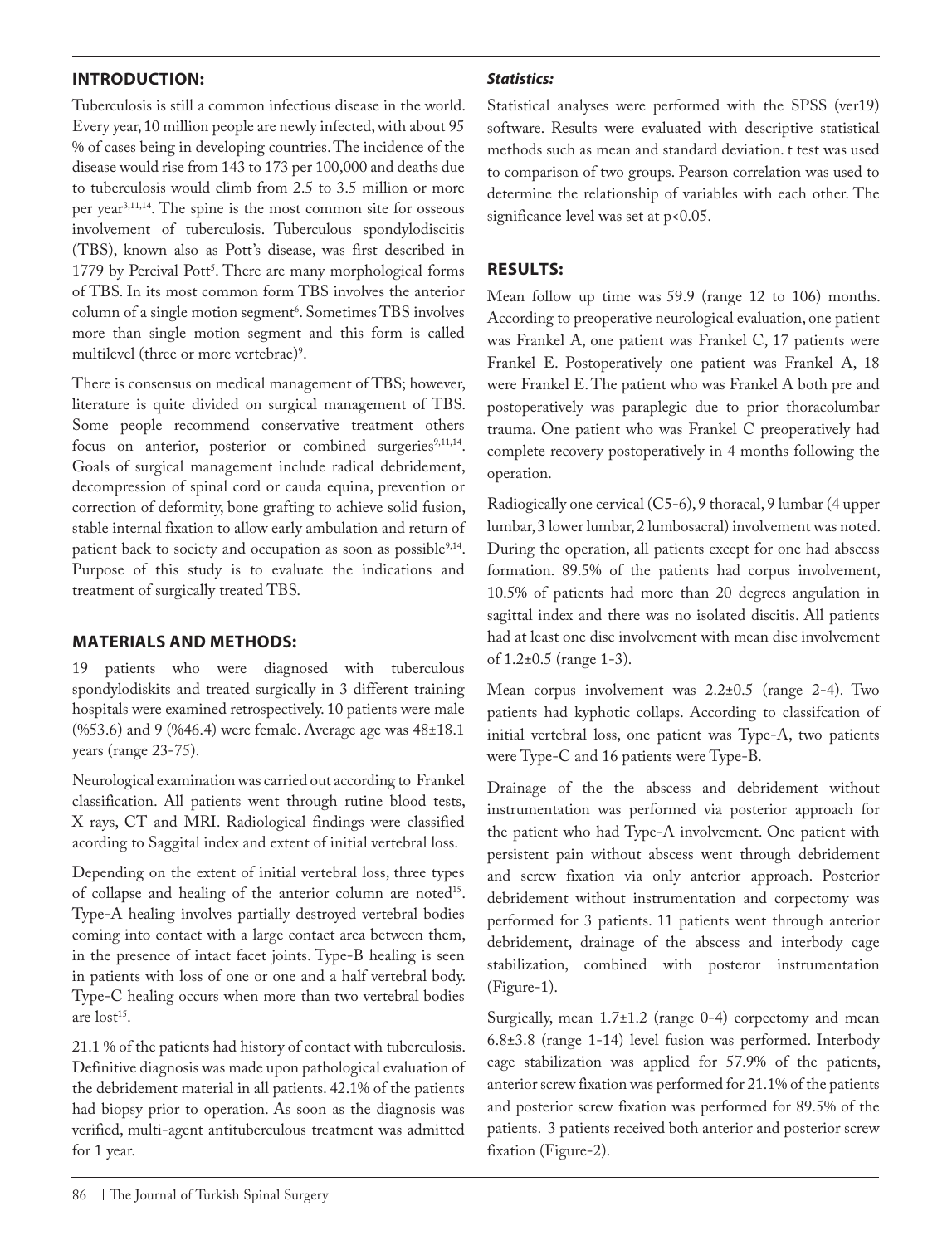

**Figure-1.** Destruction of the corpus. **a)** Computerised tomography and **b)** T2 weighted magnetic resonance images of the thoracic 7th vertebrae. Note that abcess is extending along the anterior longitudinal ligament.

4 patients (21.2%) had suffered from complications, postoperatively. Two patiens had superficial infection which was treated with debridement. Two patients had instability which was treated with posterior instrumentation and extension of the fusion levels. When complications were examined together with the characteristics of the cases, we found that the complication rate was significantly higher in cases with more intervertebral disc involvement (p=0.005), with more vertebral body involvement (p=0.033), with more number of corpectomies (p=0.003) and with more fusion levels (p=0.023).

### **DISCUSSION:**

If there is a cold abscess, antibiotic-analgesic therapy, bed rest or bracing cannot prevent the extensive destruction of vertebral bone and disc material<sup>13</sup>. In general, debridement is performed anteriorly as the pathology is typically located in the vertebral bodies<sup>1,7,8</sup>. If there is no vertebral collapse, grafting is not necessary. But in the case of vertebral collapse and kyphosis, curettage and grafting of the affected bone is necessary<sup>13</sup>.

Debridement may be followed by either anterior or posterior instrumentation<sup>1,7,8</sup>. Many studies in the past have proven superior outcome with radical debridement of diseased tissue and anterior strut grafting, with or without addition of instrumentations4 . However, in case of multilevel involvement or for deformity correction, the surgeon should may prefer posterior approach with pedicle screw instrumentation<sup>10,14,15</sup>.

We observed that in surgical treatment of TBS, complication rate was higher in cases with more disc involvement, with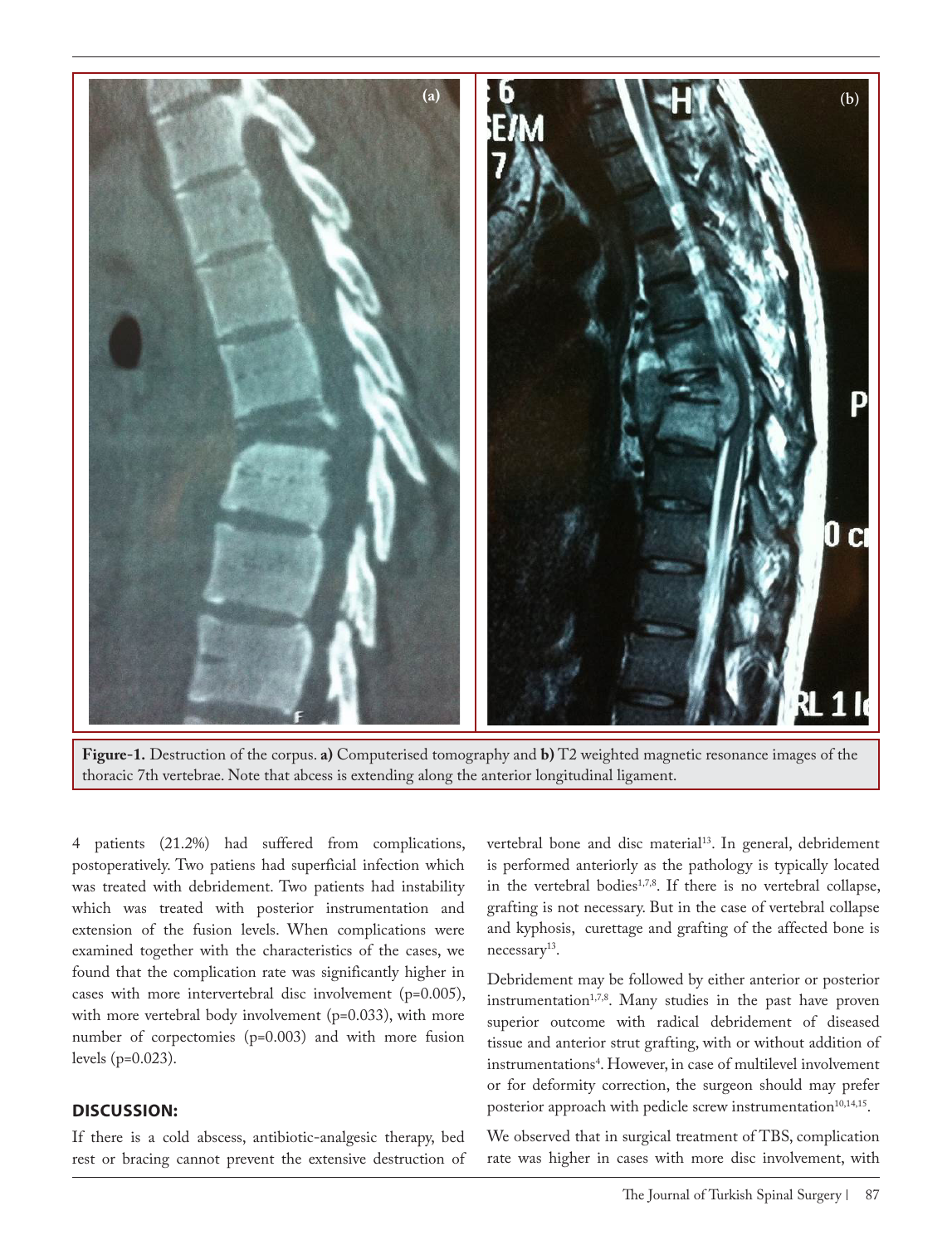more vertebral body involvement and in those with more fusion levels. Two of the complications were due to instability and implant failure. After anterior debridement in multilevel TBS, the surgeon creates severe instability which can not be solved with anterior instrumentation alone. All stabilityrelated complications in this study occurred in the anterior alone group only, which was later stabilised with posterior instrumentation.



**Figure-2.** Postoperative computerised tomography scan of the same case.

Neural deficits in spinal tuberculosis are due to a compressive etiology and a near total recovery may occur if decompressed early<sup>10,12</sup>. Due to anatomical factors of lordotic curvature of the vertebral column and wider canal with the cauda equina and not the cord within, the lumbar region of the spinal column is relatively tolerant to nerve compression<sup>2,12</sup>. But especially in upper segments, the surgeon should be awere of delay in diagnosis and surgery that can cause complete paraplegia<sup>13</sup>. In this study, we observed rapid and complete recovery of the neural deficits.

In conclusion, debridement is essential in cases of neurological impairment, multilevel involvement or severe abscess formation. Debridement may be followed by anterior reconstruction with bone graft and either anterior or posterior instrumentation. However, posterior instrumentation should be added in all cases to prevent anterior implant failure in multilevel TBS.

## **REFERENCES:**

- 1. Benli IT, Acaroğlu E, Akalin S, Kiş M, Duman E, Un A. Anterior radical debridement and anterior instrumentation in tuberculosis spondylitis. *Eur Spine J* 2003; 12(2): 224- 234.
- 2. Bhojraj S, Nene A. Lumbar and lumbosacral tuberculous spondylodiscitis in adults. Redefining the indications for surgery. *J Bone Joint Surg* 2002; 84-B(4): 530-534.
- 3. Cheung WY, Luk KD. Clinical and radiological outcomes after conservative treatment of TB spondylitis: is the 15 years' follow-up in the MRC study long enough? *Eur Spine J* 2012 May 8. [Epub ahead of print]
- 4. Erturer E, Tezer M, Aydogan M, Mirzanlı C, Ozturk I. The results of simultaneous posterior-anterior-posterior surgery in multilevel tuberculosis spondylitis associated with severe kyphosis. *Eur Spine J* 2010; 19(12): 2209-2215.
- 5. Fantoni M, Trecarichi EM, Rossi B, Mazzotta V, Di Giacomo G, Nasto LA, Di Meco E, Pola E. Epidemiological and clinical features of pyogenic spondylodiscitis. *Eur Rev Med Pharmacol Sci* 2012;16 (Suppl.-2): 2-7.
- 6. Ge Z, Wang Z, Wei M. Measurement of the concentration of three antituberculosis drugs in the focus of spinal tuberculosis. *Eur Spine J* 2008; 17(11): 1482-1487.
- 7. Gokce A, Ozturkmen Y, Mutlu S, Caniklioğlu M. Spinal osteotomy: correcting sagittal balance in tuberculous spondylitis. *J Spinal Disord Tech* 2008; 21(7): 484-488.
- 8. Issack PS, Boachie-Adjei O. Surgical correction of kyphotic deformity in spinal tuberculosis. Int Orthop 2012; 36(2): 353-357.
- 9. Luk KD. Tuberculosis of the spine in the new millennium. *Eur Spine J* 1999; 8(5): 338-345.
- 10. Moon MS. Tuberculosis of the spine. Controversies and a new challenge. *Spine* 1997; 22(15): 1791-1797.
- 11. Moon MS, Moon YW, Moon JL, Kim SS, Sun DH. Conservative treatment of tuberculosis of the lumbar and lumbosacral spine. *Clin Orthop Relat Res* 2002; 398: 40-49.